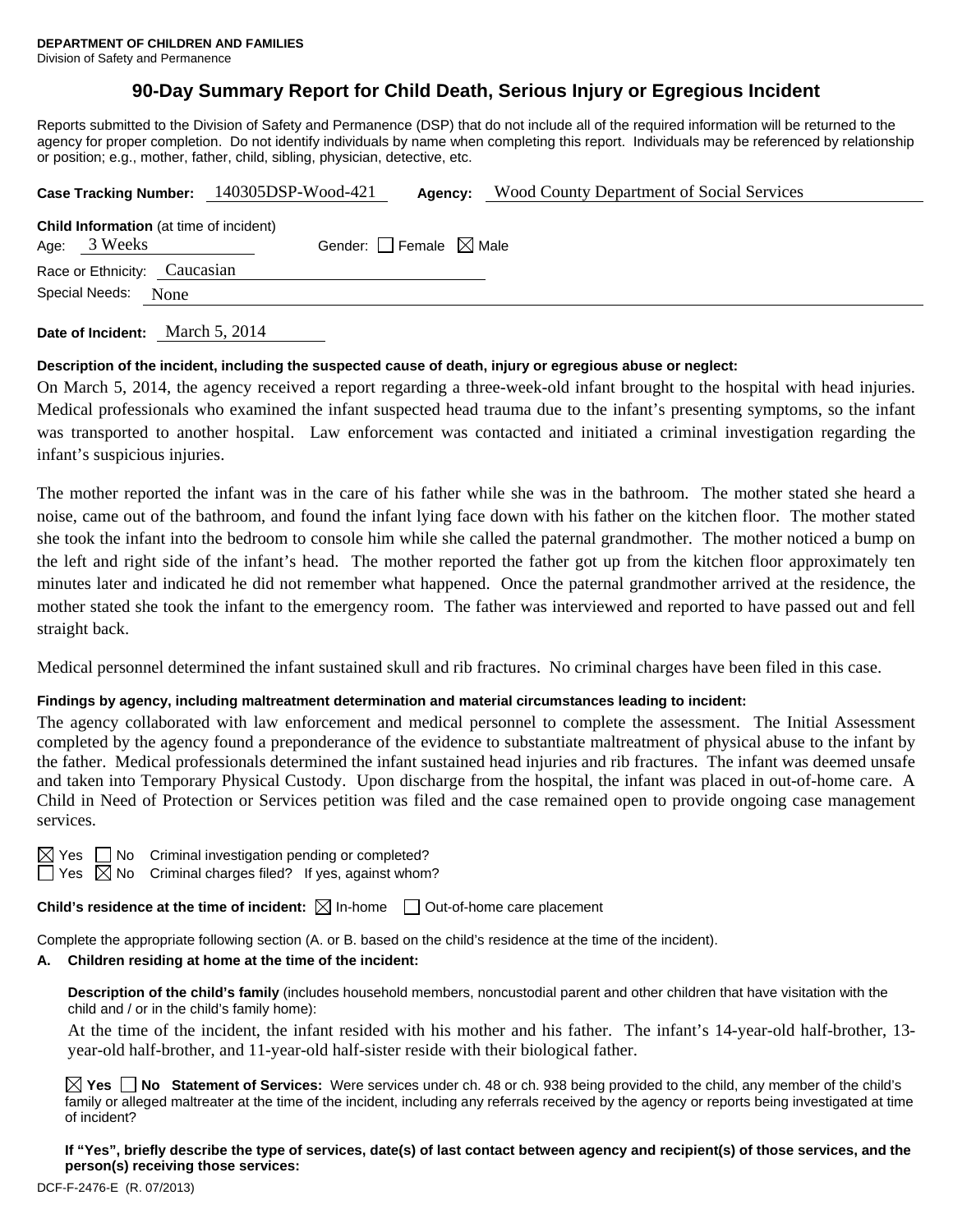At the time of the incident, the 14-year-old child and 11-year-old child were in out-of-home care under a Child in Need of Protection or Services order for a substantiation of sexual abuse to the 11-year-old child by her step-father (the infant's biological father). As a result of that substantiation, the agency also filed a Child in Need of Protection or Services petition on behalf of the infant; however, the petition was dismissed in court. The last face-to-face contact by the agency with the mother and the 14-year-old and 11-year-old children occurred at their Child in Need of Protection or Services Dispositional hearing on February 26, 2014.

#### **Summary of all involvement in services as adults under ch. 48 or ch. 938 by child's parents or alleged maltreater in the previous five years:** (Does not include the current incident.)

On December 24, 2013, the agency screened-in a CPS Report alleging sexual abuse to the 11-year-old child by her stepfather. An assessment was completed by the agency and the allegation of sexual abuse was substantiated. The 14-year-old and 11-year-old children were deemed unsafe and placed with their biological father. On January 31, 2014, the agency filed a Child in Need of Protection or Services petition. The case remained open to provide ongoing case management services.

#### **Summary of actions taken by the agency under ch. 48, including any investigation of a report or referrals to services involving the child, any member of the child's family living in this household and the child's parents and alleged maltreater.** (Does not include the current incident.)

(Note: Screened out reports listed in this section may include only the date of the report, screening decision, and if a referral to services occurred at Access. Reports that do not constitute a reasonable suspicion of maltreatment or a reason to believe that the child is threatened with harm are not required to be screened in for an initial assessment, and no further action is required by the agency.)

On April 27, 2009, the agency screened-in a Services Report requesting services for the family. The agency provided the family with housing resources.

On April 12, 2010, the agency screened-out a CPS Report.

On July 16, 2010, the agency screened-out a Services Report.

On May 30, 2012, the agency screened-out a CPS Report.

On December 24, 2013, the agency screened-in a CPS Report alleging sexual abuse by the step-father to the 11-year-old child. An assessment was completed by the agency and the allegation of sexual abuse by the step-father to the 11-year-old child was substantiated. The 14-year-old child and 11-year-old child were deemed unsafe and placed with their biological father.

On February 11, 2014, the agency screened-out a CPS Report.

#### **Summary of any investigation involving the child, any member of the child's family and alleged maltreater conducted under ch. 48 or ch. 938 and any services provided to the child and child's family since the date of the incident:**

The agency collaborated with law enforcement and medical professionals to complete the assessment. The Initial Assessment completed by the agency found a preponderance of evidence to substantiate maltreatment of physical abuse to the infant by the father. Medical professionals determined the infant sustained head injuries and rib fractures. The infant was deemed unsafe, taken into Temporary Physical Custody, and placed in out-of-home care. A Child in Need of Protection or Services petition was filed and the case remained open to provide ongoing case management services.

#### **B. Children residing in out-of-home care (OHC) placement at time of incident:**

#### **Description of the OHC placement and basis for decision to place child there:** N/A

**Description of all other persons residing in the OHC placement home:** N/A

**Licensing history:** Including type of license, duration of license, summary of any violations by licensee or an employee of licensee that constitutes a substantial failure to protect and promote the welfare of the child. N/A